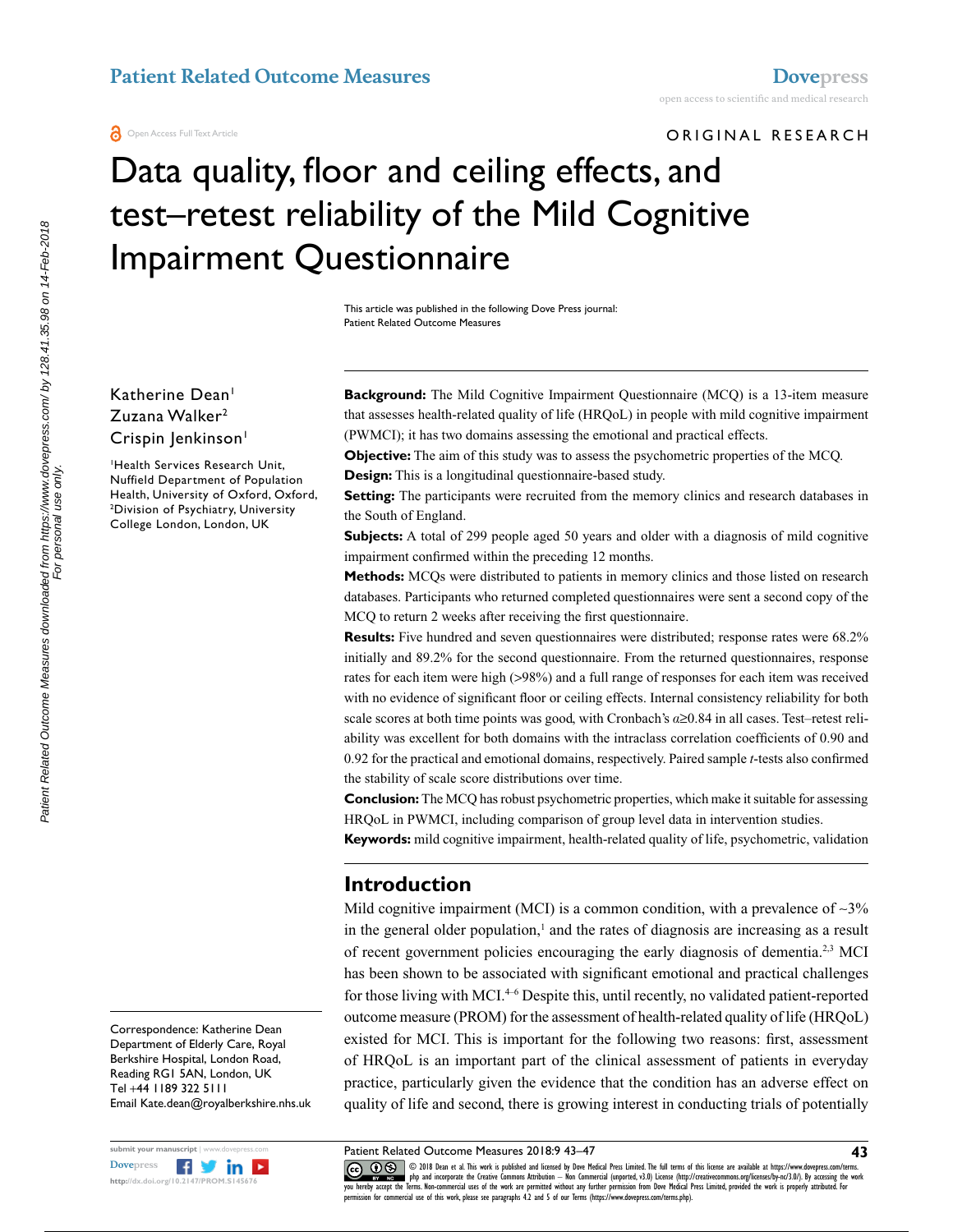disease-modifying treatments for dementia in patients with MCI who have a high rate of conversion to dementia, as a study population with a "pre-dementia" condition. It has been noted in the literature that, up to now, no PROMs developed specifically existed for MCI<sup>7,8</sup> and that the lack of consistency in outcome measures used has made it difficult to compare and interpret the results of many of the interventional studies that have been carried out in this field.<sup>8</sup> PROMs, defined by the UK Department of Health as "measures of a patient's health status or health-related quality of life [...] typically short, self-completed questionnaires"<sup>9</sup> are the ideal tool for use in this type of study, particularly as many of the assessments of cognition used currently are not sufficiently sensitive to measure the mild degree of cognitive impairment seen in MCI. In addition, both the European Medicines Agency<sup>10</sup> and the US Food and Drug Administration<sup>11</sup> have issued guidance for the pharmaceutical industry regarding the use of PROMs in medical product development.

In order to address this deficiency, the Mild Cognitive Impairment Questionnaire (MCQ) was developed in a previous study.12 The development process involved semistructured interviews with people with MCI (PWMCI) and their carers. The data from these interviews were analyzed using qualitative methodology, and a draft version of the MCQ was produced. This version was refined following discussion with focus groups (consisting of PWMCI and their carers), and the final version was administered to a large number of PWMCI.<sup>19</sup> The results obtained were analyzed using factor analysis, which resulted in a 13-item measure including two scales measuring "emotional effects" and "practical concerns". Analysis of the data in that study showed that the MCQ has good psychometric properties in terms of internal consistency reliability (as measured by Cronbach's *a*) and validity.

The aim of this study was to further assess the psychometric properties of the MCQ, including test–retest reliability, to facilitate its use both in clinical practice and, as a potential outcome measure, in intervention studies.

### **Methods**

**44**

The MCQ, together with some basic demographic questions, was distributed (in person) to people diagnosed with MCI in memory clinics and (by post) to people on research databases in Berkshire, Essex, Hertfordshire, and Oxfordshire (UK). This was designated as "Time Point 1". People invited to take part in the study were aged 50 years or older with a diagnosis of MCI confirmed in a memory service (using whichever criteria the diagnosing clinician had applied)

within the 12 months preceding recruitment. The memory clinics and research databases in Oxford and Essex from which the majority of participants were recruited, both for the study in which the MCO was originally developed,<sup>12</sup> and for this study, all used the well-known diagnostic criteria for MCI set out by Petersen et al.<sup>13</sup> Participants were asked to complete and return the questionnaire within 2 weeks, and those recruited from research databases received one written reminder about the study if their questionnaire had not been received after 2 weeks. Time Point 1 recruitment was carried out over a 24-month period between May 2014 and May 2016.

The participants who returned questionnaires were sent a second copy of the MCQ to complete and return 2 weeks after receiving the first questionnaire (ie, Time Point 2).

MCQ data were analyzed using the following criteria:

- 1. Data completeness, ie, rates of item-level missing data;
- 2. Response distributions for each item including floor and ceiling effects;
- 3. Features of scale score distributions at each time point;
- 4. Internal consistency reliability of scale scores;
- 5. Test–retest reliability of the scale scores between the two time points;
- 6. Comparison of the scale score distributions between the two time points.

### Consent and approvals

Approval of this study was granted by the North of Scotland Research Ethics Service, REC Reference 14/NS/0031.

All participants gave (or had already given) written informed consent to their details being stored and used for the purposes of research. Consent to participate in the study was implied by completion and return of the study questionnaires – this was clearly explained in the study information supplied to the participants.

### **Results**

#### Response rates and demographics

Five hundred seven questionnaires were distributed at Time Point 1; of these, 346 (68.2%) questionnaires were returned. Three hundred forty-five questionnaires were distributed at Time Point 2; of these, 308 (89.2%) questionnaires were returned.

Forty-seven completed questionnaires were excluded as the participants did not meet the inclusion criteria (or there was insufficient information included in the demographic information to ensure that they did); therefore, 299 completed questionnaires were included in the analysis.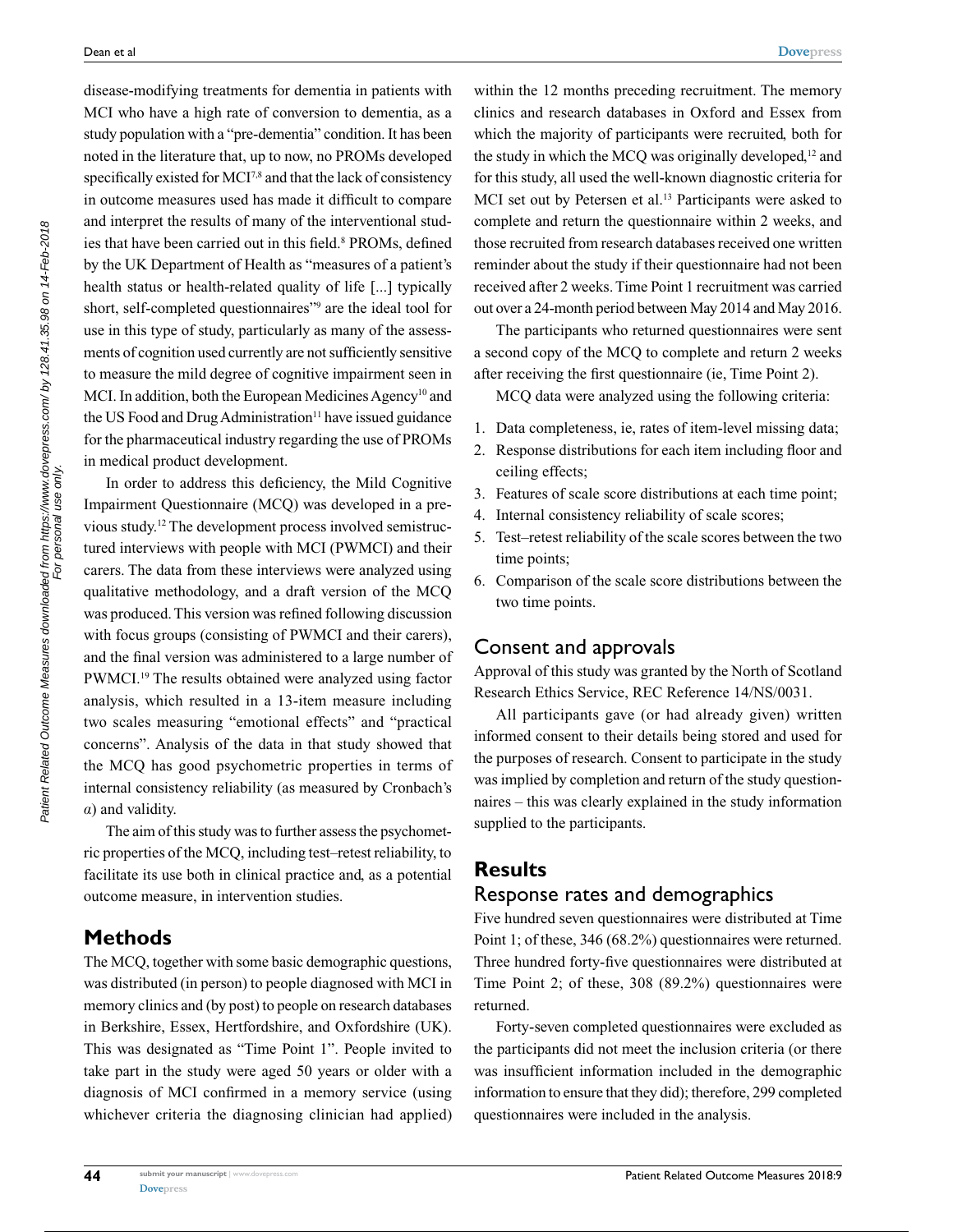The characteristics of the participants included in the study are listed in Table 1.

### Data completeness and response distributions

Seventeen (5.7%) respondents did not complete all 13 items of the MCQ at Time Point 1, and 15 (4.9%) respondents did not complete all items at Time Point 2; therefore, it was not possible to calculate both dimension scores for these participants. However, as listed in Table 2, response rates to each individual question were high.

The distribution of responses for each MCQ item is also given in Table 2. Response distributions, as might be expected for a "mild" condition, tended to be skewed toward better

**Table 1** Characteristics of study participants

| <b>Characteristics</b>                    | Number/value | Percentage |  |  |  |  |
|-------------------------------------------|--------------|------------|--|--|--|--|
| Gender                                    |              |            |  |  |  |  |
| Male                                      | 162          | 54.2       |  |  |  |  |
| Female                                    | 137          | 45.8       |  |  |  |  |
| Age (years)                               |              |            |  |  |  |  |
| Range                                     | 50-95        |            |  |  |  |  |
| Median                                    | 76.0         |            |  |  |  |  |
| Interquartile range                       | 70.0-82.0    |            |  |  |  |  |
| Mean                                      | 75.3         |            |  |  |  |  |
| Standard deviation                        | 8.8          |            |  |  |  |  |
| Time from diagnosis confirmation (months) |              |            |  |  |  |  |
| $\leq$                                    | 98           | 32.8       |  |  |  |  |
| $-3$                                      | 104          | 34.8       |  |  |  |  |
| $4 - 6$                                   | 46           | 15.4       |  |  |  |  |
| $7 - 12$                                  | 51           | 17.1       |  |  |  |  |
| Ethnicity                                 |              |            |  |  |  |  |
| Asian                                     | 7            | 2.3        |  |  |  |  |
| <b>Black</b>                              | 4            | 1.3        |  |  |  |  |
| White                                     | 287          | 96         |  |  |  |  |
| Mixed                                     |              | 0.3        |  |  |  |  |

health, but a full range of responses to all items was observed and none had floor or ceiling effects >29%.

## Scale score features for the two dimensions of the MCQ

Results from the administration of the MCQ at the two time points are listed in Table 3.

Cronbach's  $a$  coefficients<sup>14</sup> were calculated to estimate the internal consistency reliability of each scale score, as listed in Table 3; *a* values >0.7 are recommended for group-level hypothesis testing,<sup>15</sup> and  $\alpha$  values >0.9 may mean that the measure may be appropriate for use at an individual level.<sup>16</sup>

### Test–retest reliability

Intraclass correlation coefficients (type  $[3.1]$ )<sup>17</sup> were calculated for each of the scale scores between the two time points in order to evaluate test–retest reliability. For the practical scale, intraclass correlation coefficient is 0.90 (95% CI 0.87–0.92, *P*<0.001), and for the emotional scale, intraclass correlation coefficient is 0.89 (95% CI 0.86–0.92, *P*<0.001). This indicates excellent test-retest reliability for both domains.

Paired sample *t*-tests were performed to evaluate whether there was any change in the distribution of the scale scores between the two time points. These revealed no significant differences (practical: n=243, *t*=0.61, and *P*=0.54; emotional: n=249, *t*=0.025, and *P*=0.98).

### **Discussion and conclusion**

Several measures were used for further assessment of the psychometric properties of the MCQ. First, data completeness was assessed; this was good for all 13 items indicating that there were no items to which a high proportion of subjects did

**Table 2** Item completeness and response distribution for each MCQ item (Time Point 1)

| Item            | n   | $%$ missing | Response category (%) |        |                  |       |               |
|-----------------|-----|-------------|-----------------------|--------|------------------|-------|---------------|
|                 |     |             | <b>Never</b>          | Rarely | <b>Sometimes</b> | Often | <b>Always</b> |
| PI              | 296 | 1.0         | 2.0                   | 9.0    | 45.5             | 33.8  | 8.7           |
| P <sub>2</sub>  | 298 | 0.3         | 28.1                  | 27.8   | 26.8             | 14.0  | 2.7           |
| P <sub>3</sub>  | 296 | 1.0         | 10.0                  | 23.7   | 42.8             | 9.1   | 3.3           |
| P <sub>4</sub>  | 296 | 1.0         | 12.0                  | 26.4   | 32.4             | 19.4  | 8.7           |
| P <sub>5</sub>  | 296 |             | 12.4                  | 19.7   | 34.1             | 25.4  | 7.4           |
| <b>P6</b>       | 298 | 0.3         | 26.1                  | 22.7   | 30.1             | 14.4  | 6.4           |
| P7              | 297 | 0.7         | 11.4                  | 20.4   | 36.1             | 23.4  | 8.0           |
| E8              | 295 | 1.3         | 8.0                   | 17.1   | 29.1             | 34.1  | 10.4          |
| E9              | 296 | 1.0         | 7.7                   | 17.7   | 32.1             | 31.1  | 10.3          |
| E <sub>10</sub> | 295 | 1.3         | 18.7                  | 22.7   | 31.8             | 18.7  | 6.4           |
| EH              | 295 | 1.3         | 25.1                  | 21.7   | 34.1             | 13.0  | 4.7           |
| E12             | 296 | 1.0         | 27.4                  | 24.1   | 27.8             | 15.1  | 4.3           |
| E <sub>13</sub> | 295 | 1.3         | 6.7                   | 9.7    | 33.4             | 28.1  | 20.7          |

**Abbreviation:** MCQ, Mild Cognitive Impairment Questionnaire.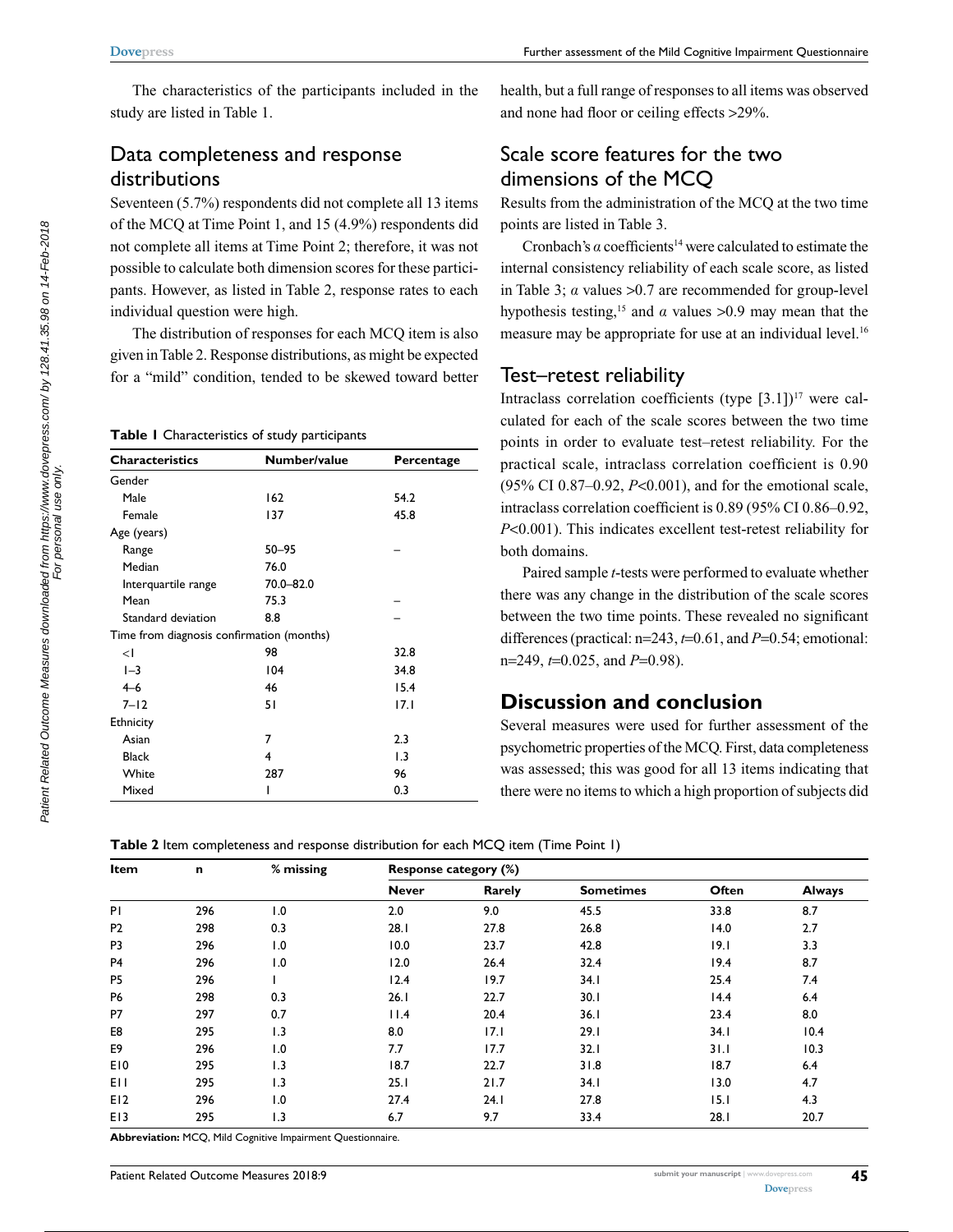Patient Related Outcome Measures downloaded from https://www.dovepress.com/ by 128.41.35.98 on 14-Feb-2018<br>Patient Related Outcome Measures downloaded from personal use only. Patient Related Outcome Measures downloaded from https://www.dovepress.com/ by 128.41.35.98 on 14-Feb-2018 For personal use only.

| Descriptor          | <b>Time Point I</b> |                  | <b>Time Point 2</b> |                  |  |
|---------------------|---------------------|------------------|---------------------|------------------|--|
|                     | Practical           | <b>Emotional</b> | <b>Practical</b>    | <b>Emotional</b> |  |
| n                   | 289                 | 289              | 251                 | 257              |  |
| Mean                | 37.0                | 38.7             | 36.3                | 38.3             |  |
| Median              | 37.I                | 40.0             | 37.1                | 40.0             |  |
| Minimum             | 2.9                 | 0                | 0                   | 0                |  |
| Maximum             | 80                  | 80               | 77.I                | 80               |  |
| 25th percentile     | 27.5                | 23.3             | 22.9                | 23.3             |  |
| 75th percentile     | 45.7                | 53.3             | 48.6                | 53.3             |  |
| Cronbach's $\alpha$ | 0.84                | 0.90             | 0.87                | 0.90             |  |

**Table 3** Descriptive statistics, score distributions, and internal consistency reliability for the MCQ domains at each time point

**Abbreviation:** MCQ, Mild Cognitive Impairment Questionnaire.

not respond. This is important as high levels of nonresponse can indicate problems with an item such as subjects finding it difficult to understand or upsetting.

Second, response distributions for each item were analyzed and this showed that all response categories were used for all items with no significant floor or ceiling effects, indicating that the items tap a wide range of HRQoL effects. This is an important feature as it is known that MCI is a heterogeneous condition, and consequently, its effects can be very variable between individuals. Generally, a total of <40% respondents selecting "never" or "always" indicated that an item does not show significant "floor" or "ceiling" effects, respectively and it was hence reassuring that the vast majority of items in the MCQ had floor effects <30% and ceiling effects <15%. Third, features of scale score distributions, such as the spread of scores generated, were assessed at each time point, which again indicated that a wide range of effects are tapped by the scores.

Fourth, the internal consistency reliability of the scale scores was assessed using Cronbach's *a*. High levels of internal consistency reliability provide greater confidence when using a measure to compare treatment groups, for example, in randomized intervention trials such as those using populations of PWMCI as study subjects in trials of potentially disease-modifying dementia treatments. As discussed in the "Introduction" section, such trials are becoming increasingly popular and there is currently a dearth of instruments appropriate for use as outcome measures. In all cases, the Cronbach's *a* exceeded 0.7 indicating the measure's usefulness in group-level hypothesis testing. This means that the measure could be used as a reliable tool to assess the effect of interventions in studies using PWMCI as subjects. For the emotional domain, the Cronbach's *a* for the datasets at both time points was 0.9, which might support the use of this scale for assessment at the individual patient level in clinical

**46**

practice, another important potential use of the MCQ. Ongoing research regarding sensitivity to change of the MCQ will help to establish whether it would be appropriate to use the MCQ for individual clinical analysis.

Fifth, test–retest reliability of the scale scores between the two time points was examined using intraclass correlation coefficients; these showed excellent reliability for both domains indicating that the two scales produce stable scores over time (assuming no clinical change). It is important that a measure used to assess change over time produces stable scores in the absence of clinical change so that any change in score that occurs can be confidently attributed to a change in clinical condition rather than measurement error. In this case, the high reliability of both domains within a time frame (2 weeks) where no significant clinical change would be expected in MCI suggests that the MCQ produces stable scores over time in the absence of clinical change. Finally, scale score distributions between the two time points were compared using *t*-tests, which also confirmed that scale score distributions remained stable over time.

It should also be noted that the response rates to the questionnaire were relatively high (~70% at the first time point and ~90% at the second), which suggests that the practicalities of completing the MCQ are not unduly challenging for PWMCI. These response rates are relatively good when compared with similar work: response rates for such surveys rarely exceed 70% and are often considerably lower.

A possible limitation of the study is the fact that there was potential for variability in the definition of MCI used when diagnosing participants. The decision to allow participants to be recruited having been diagnosed with MCI using "whichever criteria the diagnosing clinician had applied" was intentionally made so that participants recruited to the study would reflect "real world" clinic populations and ensure that results were applicable to them. Despite the fact that the inclusion criteria for the study allowed variable definitions to be used for diagnosis, the majority of participants (both in this study and the one in which the MCQ was originally developed<sup>12</sup>) were recruited from memory clinics and research databases, which applied the Petersen et al<sup>13</sup> diagnostic criteria. As a result, the participants were most likely relatively homogeneous with respect to MCI diagnosis. In addition, although there was a wide range of age among the participants (50–95 years), the interquartile range was much narrower (70–82 years), which also suggests reasonable homogeneity among the subjects and correlates roughly with the age at which MCI diagnosed by the Petersen et al<sup>18</sup> criteria has a peak prevalence.